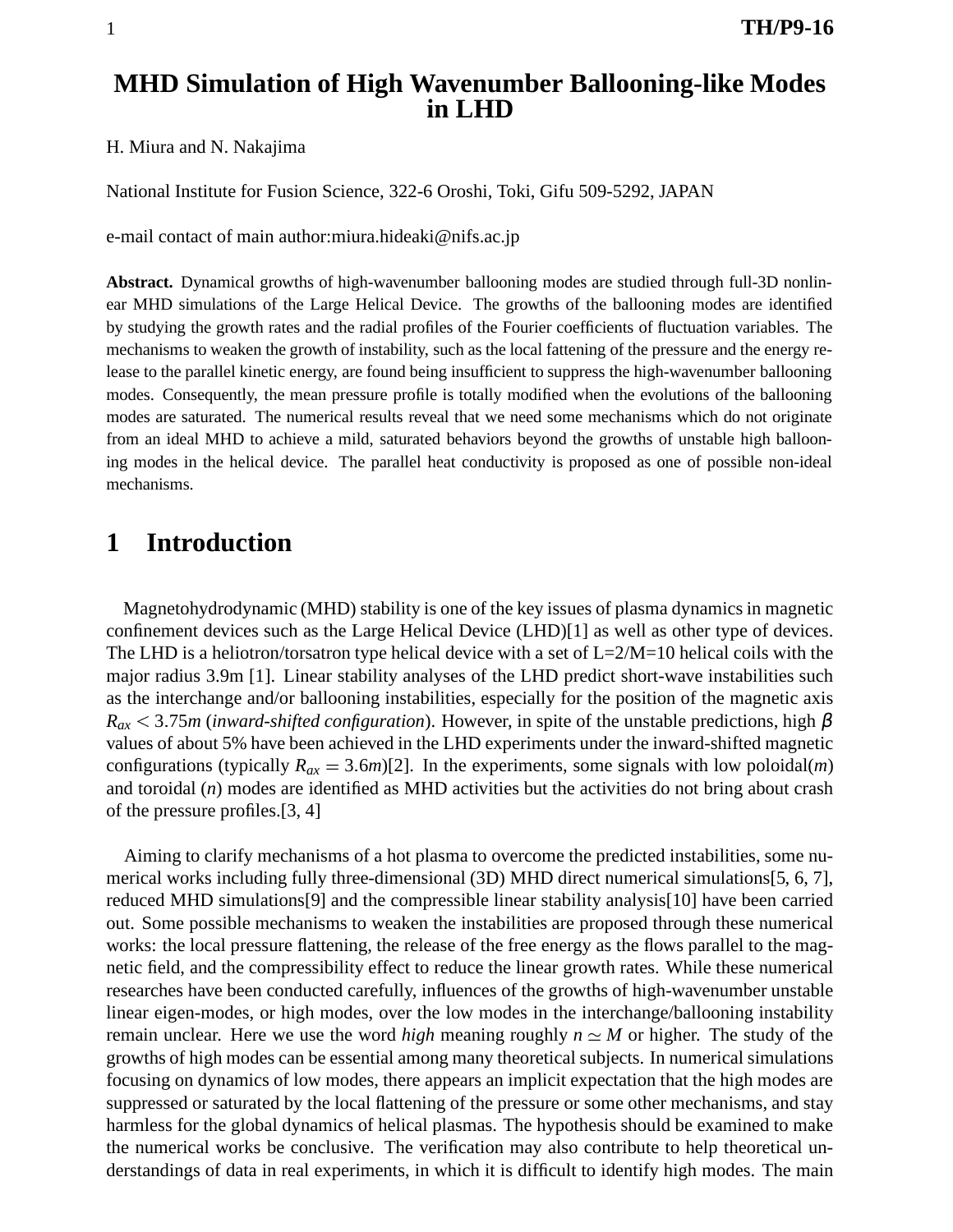subject of this paper is to carry out simulations which achieve growths of high modes and study influences of high modes over low modes.

This paper is organized as follows. In the next section, outlines of our numerical simulations are introduced. Growths of high-wavenumber ballooning modes are studied by means of full-3D MHD simulations in  $\S$ .3. A possible milder saturations of the ballooning modes by the introduction of the parallel heat conductivity is studied in  $\S$ .4. Summary is in the last section.

## **2 Outlines of numerical simulations**

We carry out numerical simulations by the use of the MHD In Non-Orthogonal System (MINOS) code[6, 8]. In the MINOS code, the 3D compressible and nonlinear MHD equations are expressed in terms of the contravariant coefficients in the helical-toroidal coordinate system  $(u^1, u^2, u^3)$ . The spatial derivatives are approximated by the 8th order compact finite difference scheme[11]. The Runge-Kutta-Gill scheme of the 4th order accuracy is adopted for the marching in the timedirection. The number of grid points is  $N<sub>S</sub> = 193 \times 193 \times 640$ . Simulations with a larger number of grid points  $N_L = 385 \times 385 \times 640$  are also carried out for short periods to check the numerical convergence. A difference of simulations in this article from the earlier works [5, 6, 7, 8] is that a hyper viscosity of  $\partial^4/\partial u_i^4$  is implemented to avoid a numerical explosion in a low-viscosity simulation in this article. The influences of the hyper viscosity will be seen later. We also note introducing the Boozer coordinate  $(\psi,\theta,\zeta)$  where  $\psi,$   $\theta$  and  $\zeta$  are the normalized toroidal flux, the poloidal and the toroidal angles, respectively, for the purpose of studying the linear instability in the simulations. Fourier coefficients of a quantity *A* are computed in the Boozer coordinate system as

$$
A_{mn}(\psi) = \oint d\theta \oint d\zeta A(\psi, \theta, \zeta) \exp[i(m\theta - n\zeta)]
$$
  
= 
$$
\oint d\theta \oint d\zeta A(u^1(\psi, \theta, \zeta), u^2(\psi, \theta, \zeta), u^3(\psi, \theta, \zeta)) \exp[i(m\theta - n\zeta)].
$$
 (1)

A 3D vector is decomposed into the three orthogonal components,  $e_{\nabla \psi} = \nabla \psi / |\nabla \psi|$ ,  $e_b = B/|B|$ ,  $\boldsymbol{e}_{\nabla \psi \times b} = \boldsymbol{e}_{\nabla \psi} \times \boldsymbol{e}_b$ , as  $\boldsymbol{V} = V^{\nabla \psi} \boldsymbol{e}_{\nabla \psi} + V^b \boldsymbol{e}_b + V^{\nabla \psi \times b} \boldsymbol{e}_{\nabla \psi \times b}$  where *B* is the magnetic field vector and the three components are Fourier transformed. See Ref.[6] for details.

Numerical simulations are carried out for the inward-shifted magnetic configuration with  $R_{ax}$  = 3 6*m*. The initial condition of the MHD equations is composed of the net toroidal current free MHD equilibrium, which is provided by the HINT computation[12], and perturbations to the equilibrium which are given as the trigonometric functions with random amplitudes and phases in the  $(u^1, u^2, u^3)$ -coordinate system. The initial pressure has a peaked profile  $p(\psi_0) = P_0(1 - \psi_0^2)$  where the  $\psi_0$  is the initial toroidal magnetic flux (the initial poloidal flux  $\psi_0$  is slightly different from the toroidal flux  $\psi$  of the Boozer coordinate) and the peak beta value  $\tilde{\beta} \equiv P_0/(B_0^2/2)$  is 3.7%. The averaged beta value is  $\langle \beta \rangle \sim 1.2\%$  where  $\langle \rangle$  is the volume average over the finite β region. In Fig.1, the mean pressure  $P_{00}$  (the  $m/n = 0/0$  Fourier coefficient of the pressure) normalized by the magnetic pressure  $B_0^2/2$  at the magnetic axis, the rotational transform  $\iota/2\pi$  and  $D_I$  with positive value (multiplied by  $1/20$ ) are plotted as the function of the normalized minor radius defined as  $\sqrt{\psi}$ . The  $D_I$  plot indicates that pressure-driven modes with their rational surfaces at  $\sqrt{\psi}$  < 0.6  $(\sqrt{\psi} > 0.6)$  are linearly unstable (stable).

In the MINOS code, we have dissipative coefficients being normalized by some representative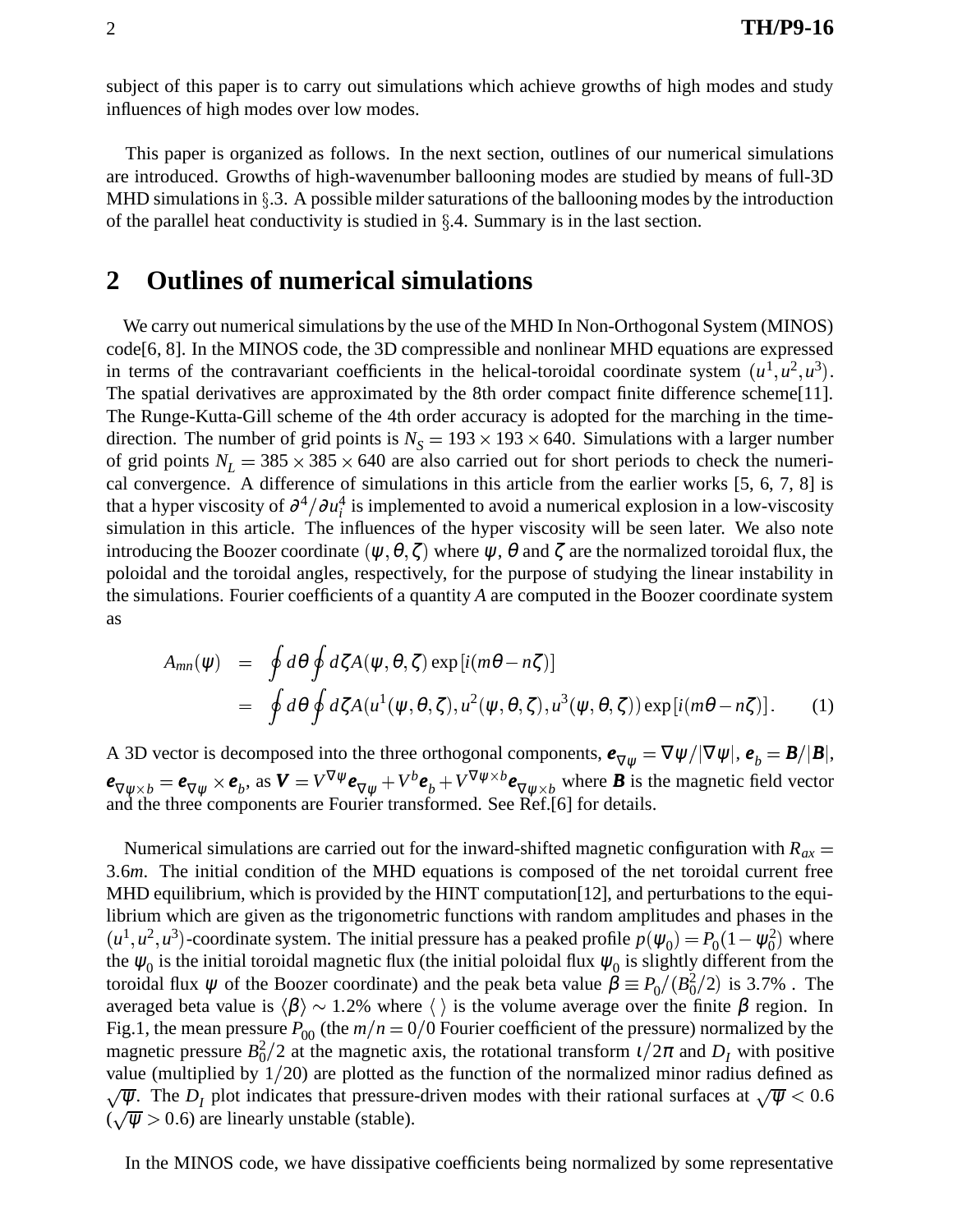0.04 16 1.4  $D_1/\mathcal{D}$  (doted ine)  $P_{00}$ (B  $2/2$ (Zotich ine), D  $\sim$  D  $\sim$ 0.03 12 0.02 1  $P_{00}$ /B  $^{2}$ /2(sbidine) 0.8 0.01 0.6  $0.5$  $\Omega$ 0.4 0.2 0.4 0.6 0.8 1 √ Ψ

FIG. 1: Radial pressure profile of the initial equilibrium. The radial profile of the  $P_{00}$ ,  $\frac{1}{2\pi}$  and the stabilizing parameter  $D_I$  of the initial equilibrium are plotted. Solid arrows are drawn to indicate position of some typical rational surfaces and/or <sup>ι</sup>-values.

quantities: the resistivity  $\eta$ , viscosity  $\mu$ , the isotropic portion of the heat conductivity  $\kappa$  and the parallel heat conductivity  $\kappa_{\parallel}$ . Simulations in this article are performed for two sets of parameters. The first one is for a near-ideal simulation:  $\eta = \mu = \kappa = 1 \times 10^{-6}$  and  $\kappa_{\parallel} = 0$ . The other one is for studying a growth with a parallel heat conductivity:  $η = μ = κ = 1 × 10<sup>-6</sup>$  and  $κ<sub>||</sub> = 10<sup>-2</sup>$ . Hereafter we focus on simulations with the former parameters ( $\kappa_{\parallel} = 0$ ) and the simulation with  $\kappa_{\parallel} = 10^{-2}$  is studied in §.4 only for the comparisons with the former one. We emphasize that the viscosity  $\mu = 1 \times 10^{-6}$  is quite smaller than that in our earlier simulations [5, 6, 7, 8]. It enables near-ideal growths of unstable modes and it is the reason we need to introduce the hyper viscosity.

 $\nu$ 2  $\pi$ (dahed line)

### **3 Growth of high-wavenumber Ballooning modes**

In Fig.2(a), the total amplitudes of the three components of the velocity vector,  $(V^i)^2 = \sum_{m,n} V_{mn}^i$ 2  $(i = \nabla \psi, b, \nabla \psi \times b)$  are shown. The three components experience the exponential growths during  $40\tau_A \le t \le 70\tau_A$ , where  $\tau_A$  is the toroidal Alfvén time unit. Hereafter, we assume this Alfvén time unit and omit the symbol from the text. The instability which govern the exponential growths is identified later. The parallel energy  $(V^b)^2$  is about 10 times as large as the normal energy  $(V^{\nabla\psi})^2$ and the binormal energy  $(V^{\nabla \psi \times b})^2$  at the saturate time  $t \approx 120$ . The superiority of the parallel component over the other two components after the saturations has been observed in more viscous simulations[6, 7] too. The time evolutions of the typical Fourier amplitudes of the perpendicular (normal and binormal) and the parallel components of the velocity vector are shown in Fig.2(b) and (b), respectively. The representative wavenumbers plotted in Fig.2(b) and (c) are chosen so that they have resonant rational surfaces initially and attain large amplitudes, with the help of the study on the power spectra of the pressure which is shown later. When the time evolutions are saturated, the Fourier coefficients with low *n*s retain large amplitudes while the high-*n* coefficients become less energetic. It is especially clear in Fig.2(c). The high-*n* coefficients loose their amplitudes quickly at  $t \approx 90$ . The decrease occurs in very short periods so that it should be attributed to the nonlinear scatterings of the energy into the wide range of the wavenumber space rather than to the viscous dissipations. On the other hand, the  $m/n = 2/1$  coefficient keeps its energy and remain as the only-one dominant Fourier coefficient after the saturation. The dominance of low-*n* coefficients due to nonlinear couplings may make a sense to validate focusing on dynamics of low modes in numerical simulations of helical plasmas. In Fig.2(d), the growth rates of the Fourier coefficients in Fig.2(b) (and (c) as well) are compared to those of the ideal and linear MHD system obtained by the use of the CAS3D code[13]. The two groups of growth rates coincide with each other well. It shows that the growths of Fourier coefficients in the simulation are *near-ideal* and suitable to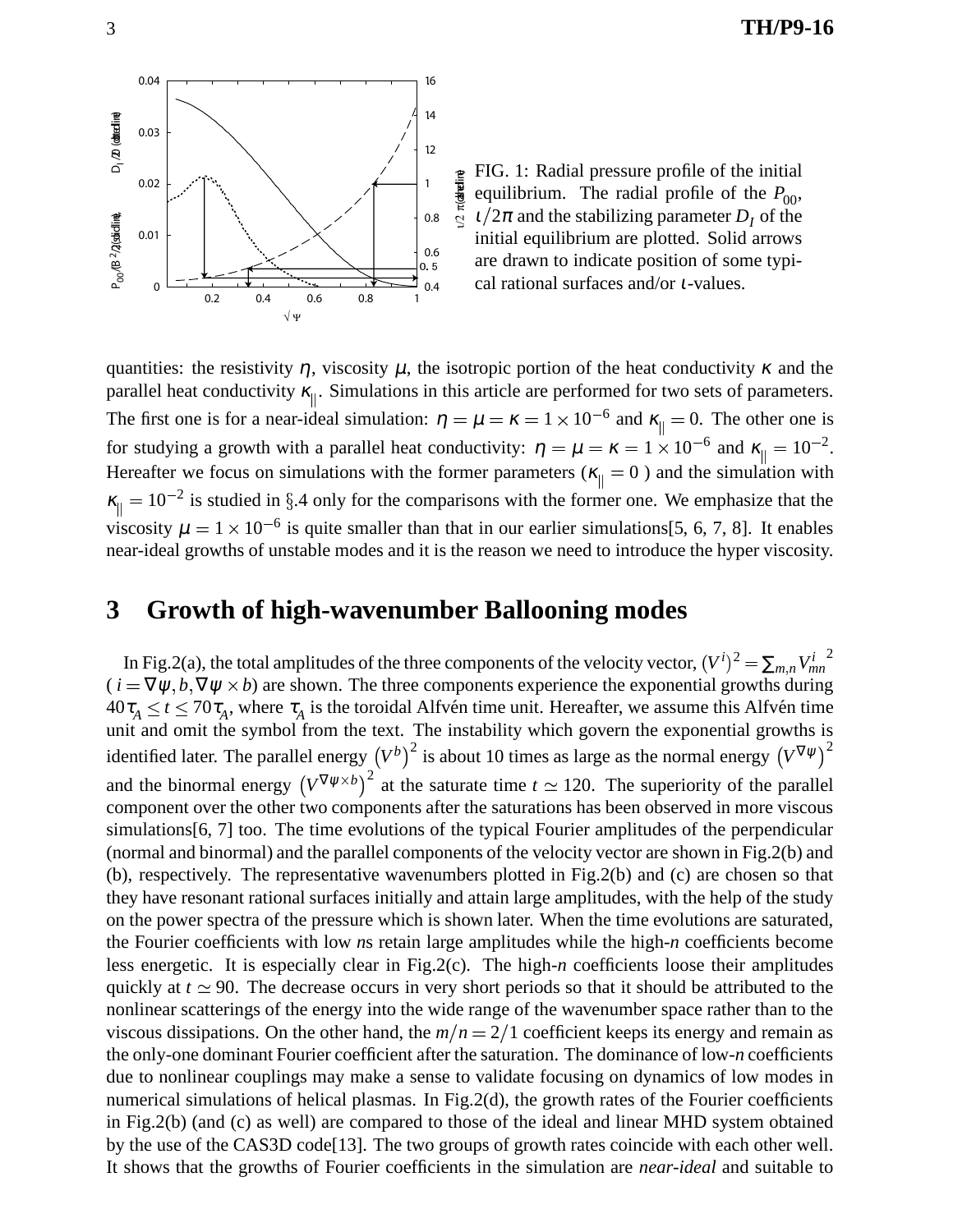

study influences of unstable high modes.

FIG. 2: (a) The time evolutions of  $V^2 = \sum_{m,n} V_{mn}^{i^2}$  (*i* = <sup>2</sup> (*i* =  $\nabla \psi$ , *b*,  $\nabla \psi \times b$ ). The amplitudes of  $V_{mn}^i$ 2 with some typical  $m/n$ -s for (b)the perpendicular (sum of the normal and binormal), and (c)the parallel components. (d)The growth rates of the Fourier amplitudes.

Here we note on numerical convergences. We have compared the growth rates in the simulations without the hyper viscosity between the simulations with numbers of grid points  $N<sub>S</sub>$  and  $N<sub>L</sub>$ . It can be shown by the comparison that the numerical convergence is fine for the exponential growths. Next, the growth rates have been compared between the simulations of the number of grid points  $N_S$  with and without the hyper viscosity. The agreement is well for  $n < 20$ , the deviations of growth rates being comparable with those in Fig.2(d). Finally, the influences of the hyper viscosity on each of *m*/*n* Fourier coefficients have been examined by controlling its strength. It is found that growth of some Fourier coefficients can be decelerated especially for  $m > 20$  (the deceleration becomes clearer for larger *m*) and the influences of the decelerations can be important in the saturation processes of the time evolutions. Due to the influences, we refrain from discussing on the detailed dynamics in nonlinear processes and focus on qualitative views on the saturation processes.

The instability which governs the exponential growths in Fig.2 is identified to understand the dynamics of the helical plasma. The Fourier coefficients of the fluctuation variables are classified by their growth rates, since the Fourier coefficients which compose the same linear eigen-function must grow in the same growth rates except the influences of the viscosity. In Fig.3, radial profiles of the pressure Fourier coefficients which are considered to form one linear eigen-function are plotted for  $(a)n = 1$ ,  $(b)8$ ,  $(c)9$  and  $(d)11$  at  $t = 60$ . For simplicity, either the cosine or the sine part of the Fourier coefficients,  $P_{mn}^C$  or  $P_{mn}^S$  respectively, are plotted. Some Fourier coefficients,  $n = 9$ coefficients in for the  $n = 1$  mode for example, are also omitted from the figures for the simplicity, too. In Fig.3(a),  $P_m^S$  $\sum_{m,n=1}^{S}$  for  $1 \leq m \leq 4$  are shown. The primary Fourier coefficient of the  $n=1$ ,  $P_{2,1}$  has a broad peak from  $\sqrt{\psi}$  = 0.3 to 0.4. (The  $t/2\pi$  = 0.5 rational surface is at  $\sqrt{\psi}$   $\approx$  0.35.)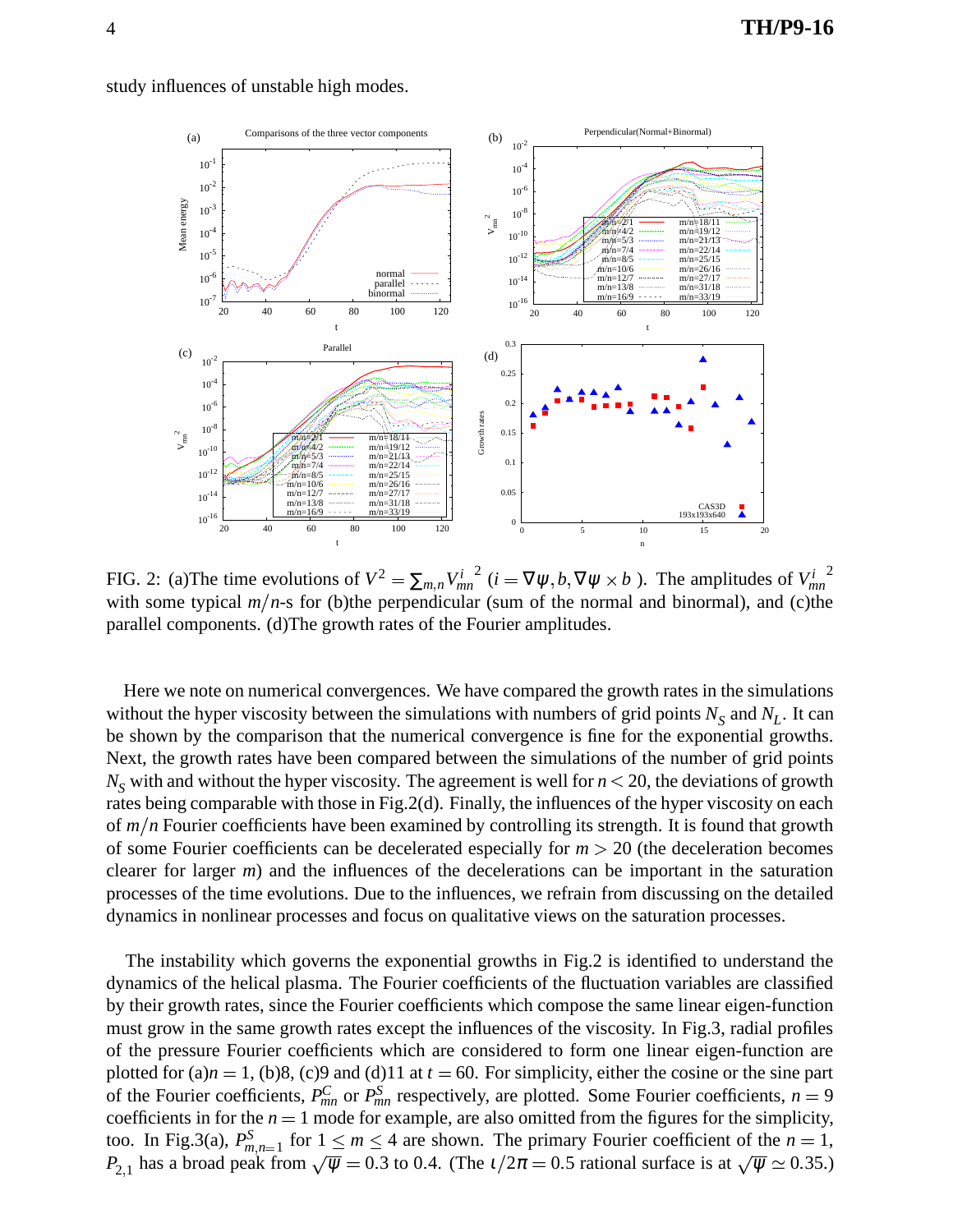As *n* goes higher, the widths of the radial profiles of the primary coefficients becomes narrower. A common feature in Fig.3(a)-(d) is that the most dominant Fourier coefficients,  $(a)m/n = 2/1$ ,  $(b)$ 13/8, (c)16/9 and (d)18/11 have no zero in the radial direction. It exhibits a typical characteristics of a primary coefficient of a linear eigen-function. We find a larger number of the Fourier coefficients (subsidal coefficients) which grow with the primary coefficients for larger *n*. These subsidal Fourier coefficients have also finite amplitudes, showing that the linear eigen-function for each *n* should be composed of multiple Fourier coefficients for a wide range of the wavenumber (a broad-band property).



FIG. 3: The radial profiles of the pressure Fourier coefficients of  $(a)n = 1$ ,  $(b)n = 8$ ,  $(c)n = 9$  and  $(d)n = 11$  modes.



FIG. 4: Fourier amplitudes of the pressure for positive  $m < 50$  and  $n < 20$ . A sum of m and *m* is taken.

The broad-band property is more clearly observed in the pressure power spectra  $P_{mn}^2$  in Fig.4. The spectra are plotted for  $m \leq 50$ ,  $n < 20$  at  $t = 60$ . The peaks of the power spectra for low *ns* consist of relatively small numbers of poloidal wavenumbers and the bandwidths of the peaks are narrow. However, the bandwidths of the peaks in the wavenumber-space become broader for larger *ns.* Some spectra such as  $n = 18$  and 19 have multiple peaks. The shorter peaks are considered as parts of linear eigen-modes with different *n*s. Because of the broad-band property of the eigenfunctions, we identify that the time evolution in this simulation is governed by the ballooning instability.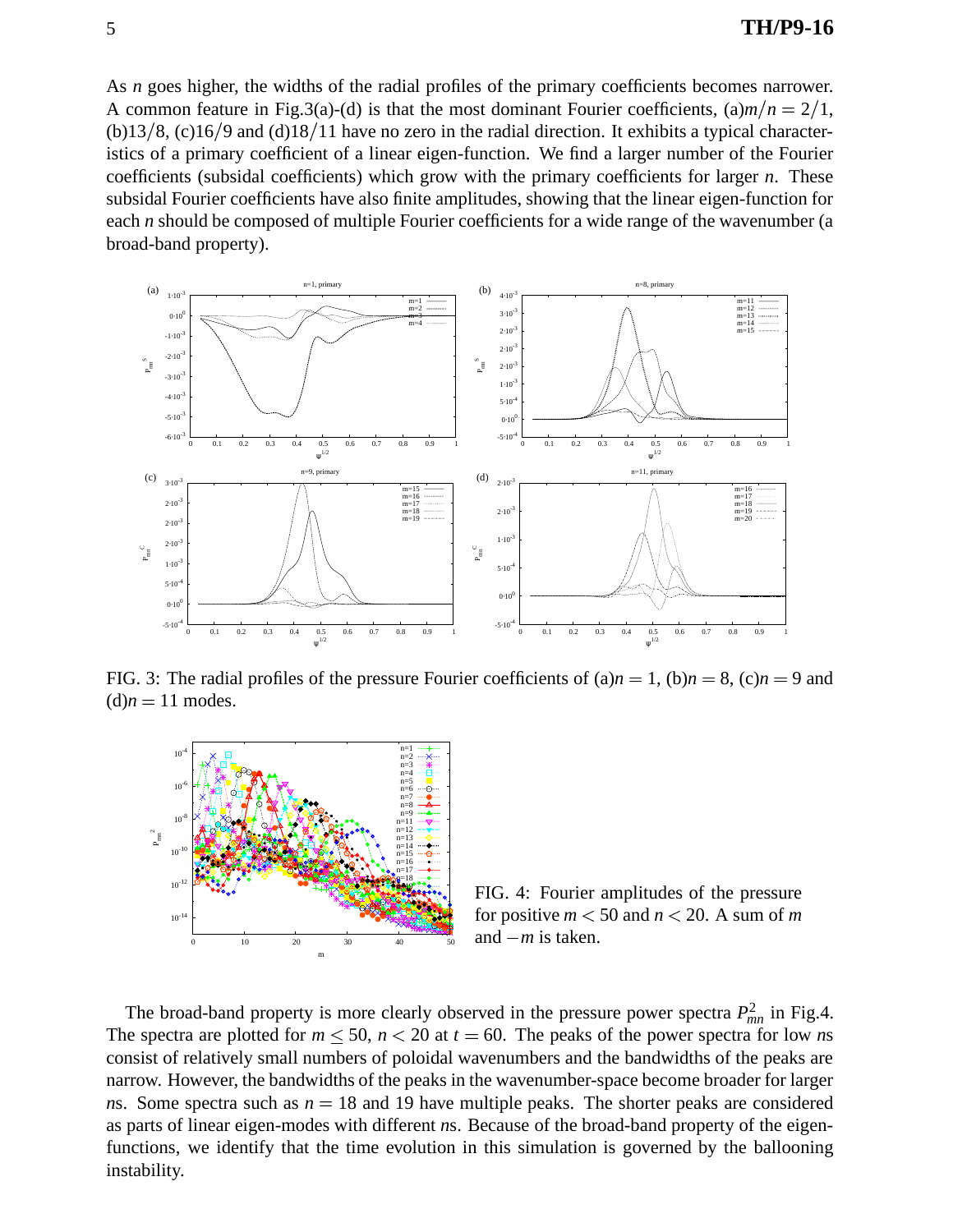The time evolutions of the pressure structures are observed more closely. In Fig.5(a)-(c), the contours of the pressure fluctuations on a vertically-elongated poloidal cross-section are drawn at (a) $t = 60$ , (b)70 and (c)120, respectively. In Fig.5(a), pressure fluctuations are observed in a relatively narrow area, with  $m = 12 \approx 15$  structures. The appearance of the detailed structures are different among many poloidal cross-sections, depending on the phases and amplitudes of the Fourier coefficients of the pressure fluctuation, and some other structures are observed in a different poloidal cross-section. Nevertheless, the pressure fluctuations are localized in the outer side of the torus (the right-hand-side of the figures) on the all poloidal cross-sections, being independent to the detailed structures. It also represents clearly that the evolutions of the fluctuations are governed by the ballooning instability. In Fig.5(b) $(t = 70)$ , the area covered by the contours grows broader. In Fig.5( $c$ )( $t = 100$ ), the fluctuations become extremely large and cover almost the all finite- $\beta$  area. The  $m \simeq 2$  structures in the figure may be related to the dominance of  $m/n = 2/1$ Fourier coefficients in Fig.2(b) and (c). In Fig.5(d) the radial profiles of the mean pressure  $P_{00}$  at some typical times are plotted. The modification of the  $P_{00}$  becomes gradually clear after  $t = 60$ . (See Fig.5(b) at  $t = 70$ , too.) A clear local flattening in  $P_{00}$  is observed at  $t = 80$ . There are multiple radial positions where the gradient of  $P_{00}$  becomes very small compared to other positions. The vertical arrows represent the positions of the rational surfaces of the  $n = 1, 2, 8$  and 9 primary Fourier coefficients and the horizontal arrows represent their roughly-estimated half widths as typical examples of the areas of influences of the ballooning modes. Since these areas of influences overlap to each other, the local pressure-flattening does not work efficiently to suppress the growth of the ballooning modes when multiple ballooning modes of similar growth rates are excited simultaneously. In fact, in Fig.5(d), the dynamical evolution of the instability continues even after the local flattening is observed at  $t = 80$ . At  $t = 90$ , the pressure gradient is lost from the central part and becomes opposite to the initial gradient at the saturation time  $t = 120$ .



FIG. 5: The contours of the pressure fluctuations on a vertically-elongated poloidal cross-section at (a) $t = 40$ , (b)70 and (c)120. (d)The radial profiles of  $P_{00}$  at  $t = 20$ , 80,90 and 120.

#### **4 Milder saturation by the parallel heat conduction**

In the near-ideal simulation in the above, the pressure profile is totally modified. On the other hand, we do not observe such a serious crash in a real experiment at such a low- $\beta$  ( $\langle \beta \rangle \simeq 1.2\%$ ), and achieve a high- $\beta$  value.[2, 3, 4] One important difference between the experiments and the nearideal simulation in the above can be found in the parallel heat conduction. Although the parallel heat conduction is neglected in the ideal MHD analysis and small in the *near-ideal* simulations,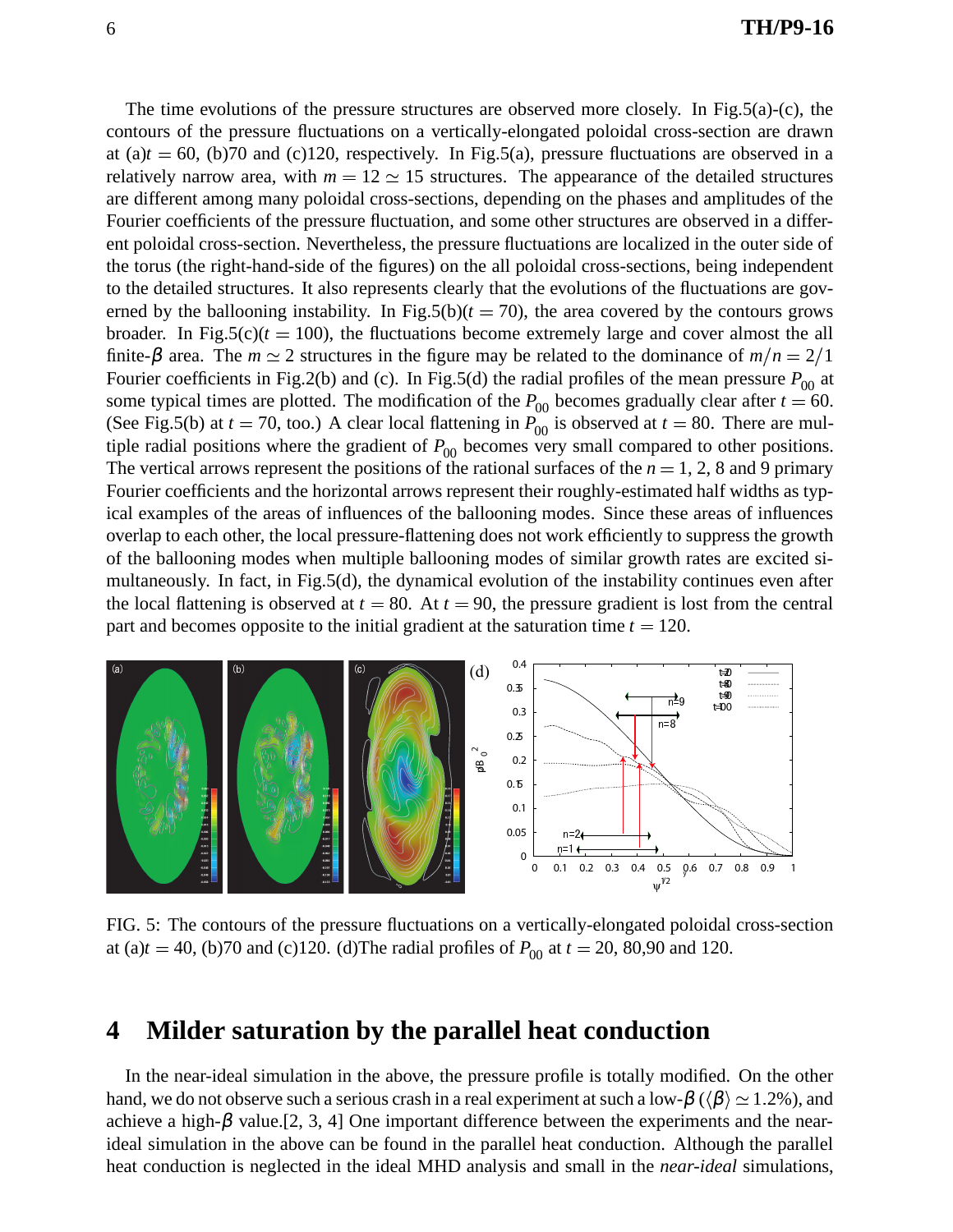the parallel heat conduction should be large in real hot plasmas. Since the parallel heat conduction suppresses the growth of the pressure fluctuations, it can play significant roles for the study of the ballooning instability in helical plasmas. In fact, it has been shown by our earlier simulations with relatively large viscosities[6, 7] that the introduction of the parallel heat conductivity contributes to suppress the growth of unstable modes and the plasma can move to a quasi-steady state with the parallel flow. Here we carry out a simulation with the parallel heat conductivity, keeping the viscosity being much lower than the values in the earlier works.

In Fig.6, typical results of the simulation with the parallel heat conduction  $\kappa_{\parallel} = 1 \times 10^{-2}$ . Fig.6(a) is the isosurfaces of the pressure at the saturated time of the simulation and (b) is the mean pressure profile  $P_{00}$ . Although the mean pressure profile is strongly modified by the evolution of the ballooning instability, the modification processes are saturated at  $t = 120$  and the pressure gradient is almost flat, not opposite to the initial pressure gradient as that in the near-ideal simulation shown in Fig.5(d). Since the parallel heat conductivity should be much larger in the real experiments (typically  $\kappa_{\parallel}/\kappa_{\perp} > 10^{10}$ ), the stabilizing effect of the parallel heat conduction is also expected being much greater than that in this simulation. Thus the numerical results of the nearideal simulation in the previous section does not imply a possible crash of the helical plasma but indicates that the mechanisms which originate from an ideal MHD system, the pressure flattening and the parallel energy release, are insufficient to suppress the ballooning instability in the helical system and some other mechanisms are required for the hot plasma to survive it. The parallel heat conduction can work to suppress when the coefficient is sufficiently large.



FIG. 6: Numerical results by the  $\kappa_{\parallel} = 1 \times 10^{-2}$  simulation. (a) The isosurface of the pressure. Contours of the pressure and pressure fluctuations are shown in the poloidal cross-sections in the left-hand-side and the right-hand-side, respectively. (b) The mean pressure profile  $P_{00}$ 

## **5 Concluding Remarks**

We have carried out near-ideal MHD simulations and studied the growths and saturations of high-wavenumber unstable ballooning modes. Evolutions of the high-*n* ballooning modes are identified clearly. The growth of the high modes bring about local flattening at several radial positions. The free energy to drive the instability is much more released in the parallel direction than in the perpendicular direction and weaken the impact of the ballooning instability. Although these two mechanisms are reported to suppress the instability successfully when the unstable modes are limited to relatively low *n*s, they are found being insufficient when high-*n* ballooning modes grow simulatenously with the similar growth rates. In such helical plasmas, it appears difficult to satisfy the implicit expectation of the high modes being harmless in the frame work of ideal